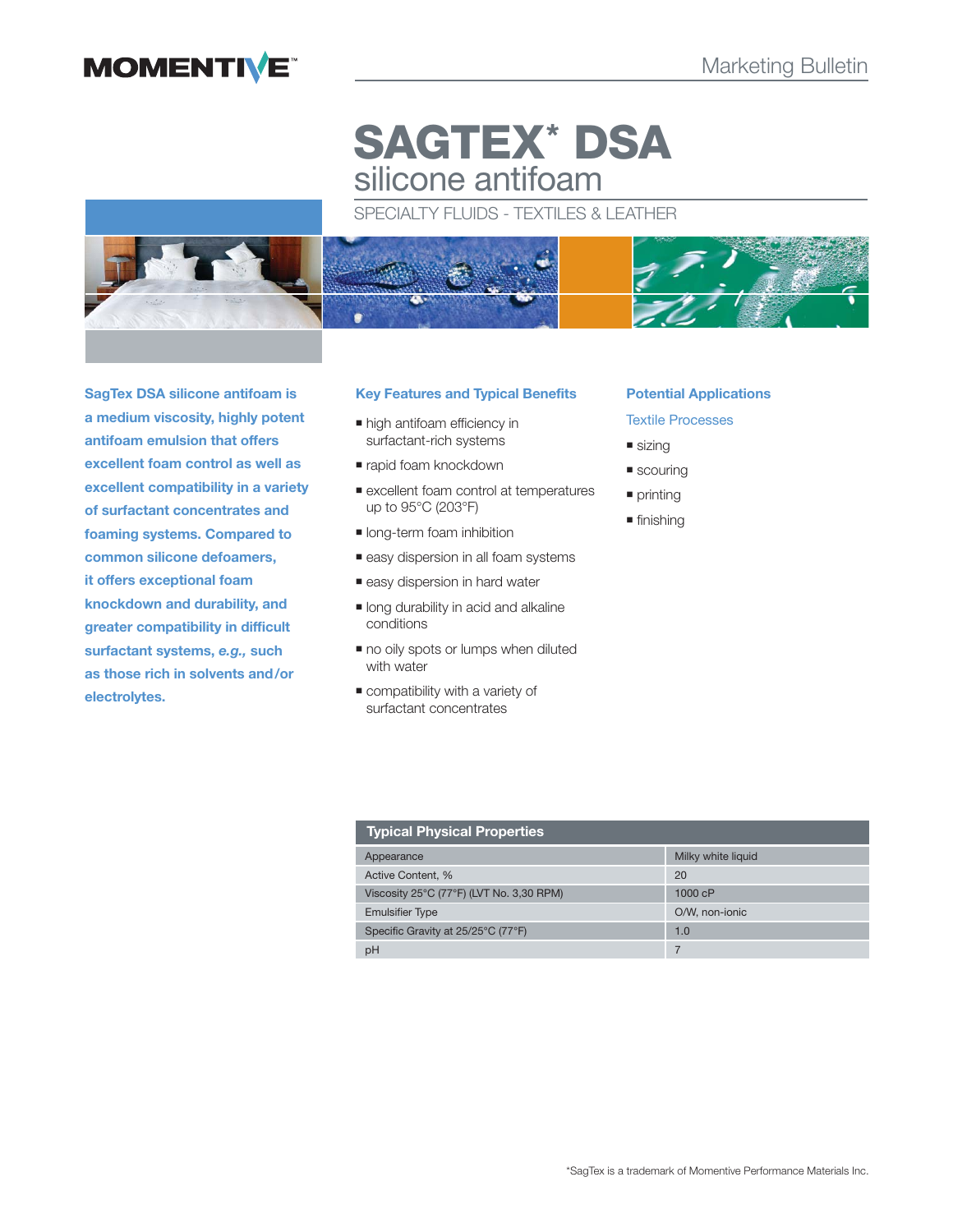## **How to Use**

SagTex DSA silicone antifoam is a medium viscosity emulsion that can be easily transferred from its original package using piston pumps. Centrifugal pumps are not recommended, as they risk destabilizing, and in extreme cases, separating the emulsion. In low viscosity formulations, preliminary stability and compatibility studies must be conducted prior to formulation design.

If SagTex DSA silicone antifoam is intended to be used in surfactant concentrates (primarily surfactants, water and solvent), it is recommended that the product be dosed in as received, i.e., without any predilution. Following its addition, carry out slow to moderate mixing to ensure complete and homogenous dispersion of the antifoam. Typical levels of use range between 0.1 and 0.5% depending on the formulation and the degree of foam control required.

For process applications, we recommend prediluting SagTex DSA silicone antifoam with cold water in a ratio of 1:1 to 1:10. For high dilutions level, care must be taken to ensure stability of the dilution. Stability can be extended by adding small amounts of a suitable thickening agent, e.g., xantham gum or polyacrylates. Commercial biocides(a) containing 2-Methyl-4 Isothiazolin-3 ones and/or 2-Bromo-2-nitro-1,3-propanediol are very effective in this type of product.

A suggested starting concentration is typically between 0.1 and 2%, but this will vary depending on the severity of the foaming problem.

(a) Biocides must be used in accordance with FIFRA regulations and manufacturer's guidelines.

# **Performance Data**

### Shake Tests

Glass bottles containing a blend of a 0.5% w/w Sodium linearalkylbenzenesulphonate solution and 100 ppm of SagTex DSA silicone antifoam were vertically shaken using a laboratory wrist action shaker. Seven shakes were carried out; each one lasted progressively longer. (The first shake lasted less than 1 minute and the last one lasted 20 minutes.) Immediately at the end of each shake, residual foam height was recorded. Figure 1 below exhibits the results.

The data show the fast acting nature of SagTex DSA silicone antifoam, as well as its outstanding durability.

**Figure 1:** 



#### Recirculation Tests

The following test evaluates the foam control performance of SagTex DSA silicone antifoam under fully dynamic conditions. 1000 ml of a 0.5% sodium dodecylbenzenesulphonate solution is placed in a 2000 ml volumetric cylinder heated to 77°C (171°F) and recirculated. As soon as the foam reaches 1800 ml, 100 ppm of antifoam is dosed and with the recirculation on-going, the foam height against time is recorded. The recirculation test is run for 300 seconds.

The foam profile of SagTex DSA silicone antifoam indicates fast defoaming, or initial foam collapse. The high activity of SagTex DSA silicone antifoam continues to suppress foam generation and to retain foam control for long periods of time. A competitive silicone antifoam emulsion is tested for comparison.



#### **Figure 2: Recirculation Test in 0.5% SDBS @ 77°C (171°F) Test Using 100ppm of Antifoam (as received)**

\*SagTex is a trademark of Momentive Performance Materials Inc.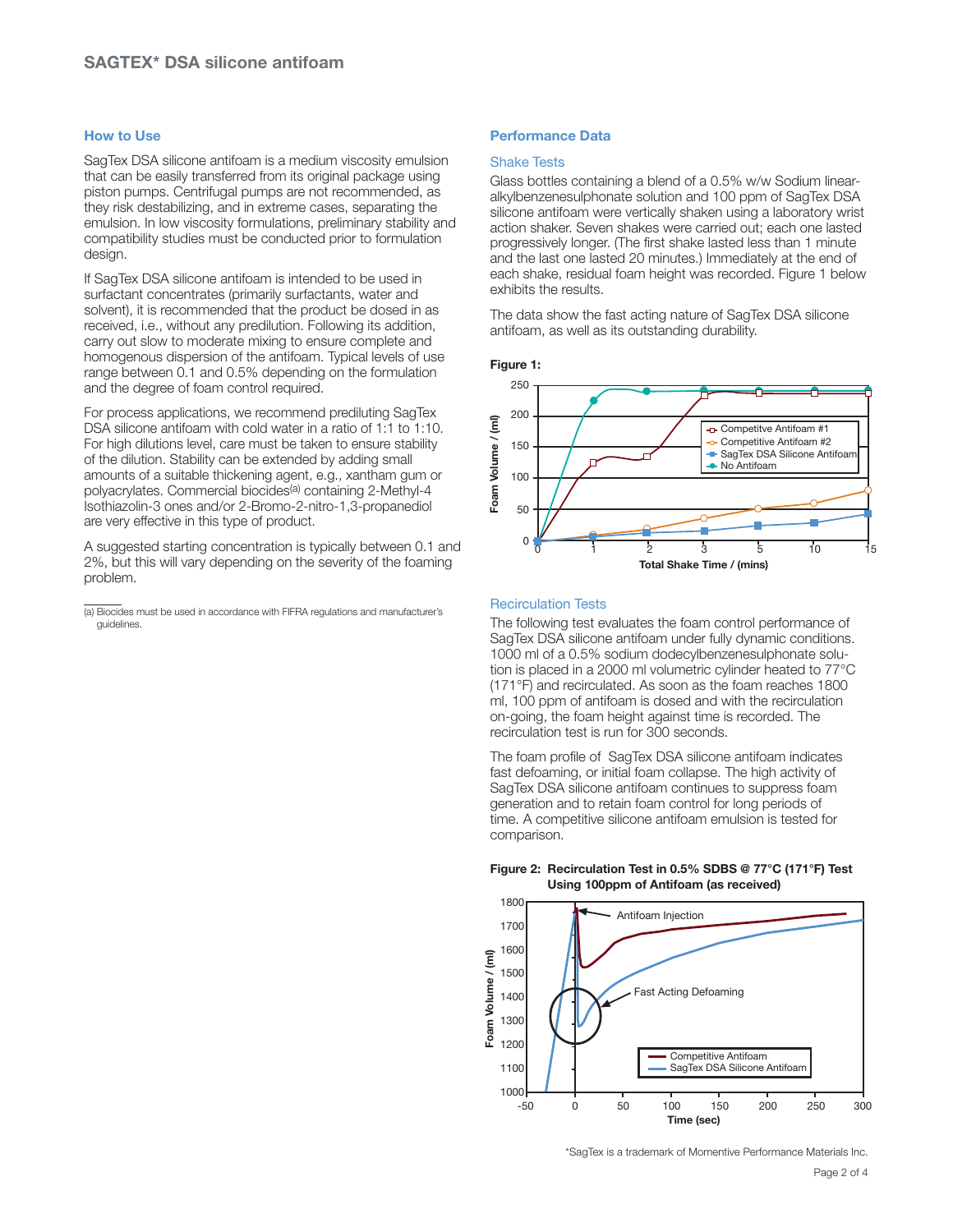## **Patent Status**

Nothing contained herein shall be construed to imply the nonexistence of any relevant patents or to constitute the permission, inducement or recommendation to practice any invention covered by any patent, without authority from the owner of the patent.

# **Product Safety, Handling and Storage**

Customers considering the use of this product should review the latest Material Safety Data Sheet and label for product safety information, handling instructions, personal protective equipment if necessary, and any special storage conditions required. Material Safety Data Sheets are available at www.momentive.com or, upon request, from any Momentive Performance Materials representative. Use of other materials in conjunction with Momentive Performance Materials products may require additional precautions. Please review and follow the safety information provided by the manufacturer of such other materials.

# **Limitations**

Customers must evaluate Momentive Performance Materials products and make their own determination as to fitness of use in their particular applications.

# **Emergency Service**

Momentive Performance Materials maintains an around-the-clock emergency service for its products.

| Location                       | <b>Emergency Service Provider</b>                                                                    | <b>Emergency Contact Number</b> |
|--------------------------------|------------------------------------------------------------------------------------------------------|---------------------------------|
| Mainland U.S., Puerto Rico     | <b>CHEMTREC</b>                                                                                      | 1-800-424-9300                  |
| Alaska, Hawaii                 | <b>CHEMTREC</b>                                                                                      | 1-800-424-9300                  |
| Canada                         | <b>CHEMTREC</b>                                                                                      | 1-800-424-9300                  |
| Europe, Israel                 | <b>NCEC</b>                                                                                          | +44 (0) 1235239670              |
| Middle East                    | <b>NCEC</b>                                                                                          | +44 (0) 1235239671              |
| Asia Pacific (except China)    | <b>NCEC</b>                                                                                          | +44 (0) 1235239670              |
| China                          | <b>NCEC</b>                                                                                          | $+86-10-5100-3039$              |
| Latin America (except Brazil)  | <b>NCEC</b>                                                                                          | +44 (0) 1235239670              |
| Brazil                         | SOS Cotec                                                                                            | 08000111767 or 08007071767      |
| All other locations world wide | <b>NCEC</b>                                                                                          | +44 (0) 1235239670              |
| At sea                         | Radio U.S. Coast Guard in U.S. waters<br>NCEC in International waters                                | +44 (0) 1235239670              |
|                                | For Health related calls, contact Momentive Performance Materials at +1-518-233-2500 (English only). |                                 |

DO NOT WAIT. Phone if in doubt. You will be referred to a specialist for advice.